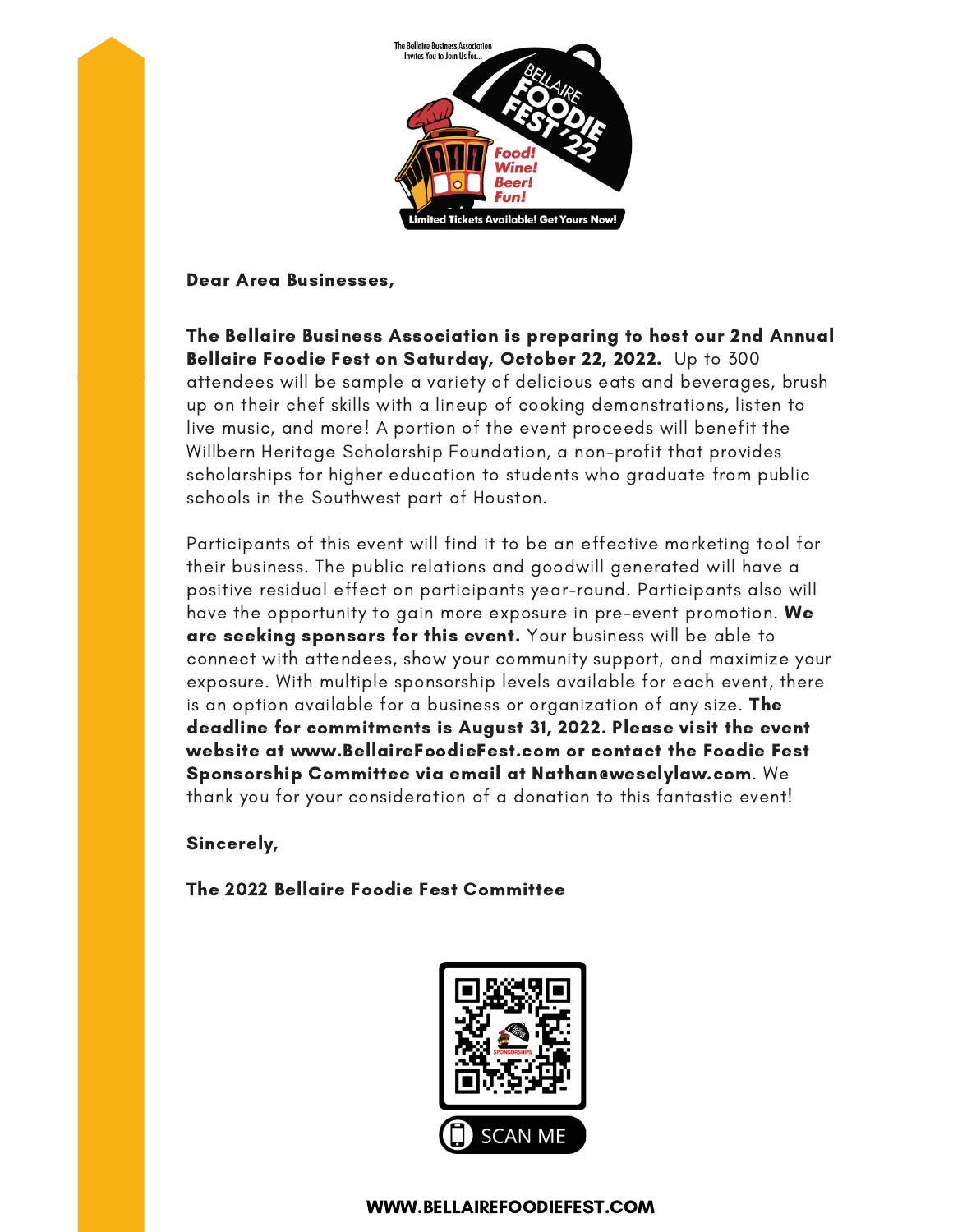

# \$250 PICNIC SPONSOR

• Name in event flyer

### \$500 FULL BUFFET SPONSOR

- Name in event flyer
- Two tickets to the Foodie Fest

## \$1,000 ALL-YOU-CAN-EAT SPONSOR

- Name in event flyer
- Advertising around the park
- Four tickets to the Foodie Fest
- Reserved table at the Foodie Fest

### \$5,000 WHITE TABLE CLOTH SPONSOR

- Name in event flyer
- Advertising around the park
- Advertising tent
- Onstage banner
- Recognition from DJ/Emcee
- Ten tickets to the Foodie Fest
- Reserved table at the Foodie Fest

WWW.BELLAIREFOODIEFEST.COM